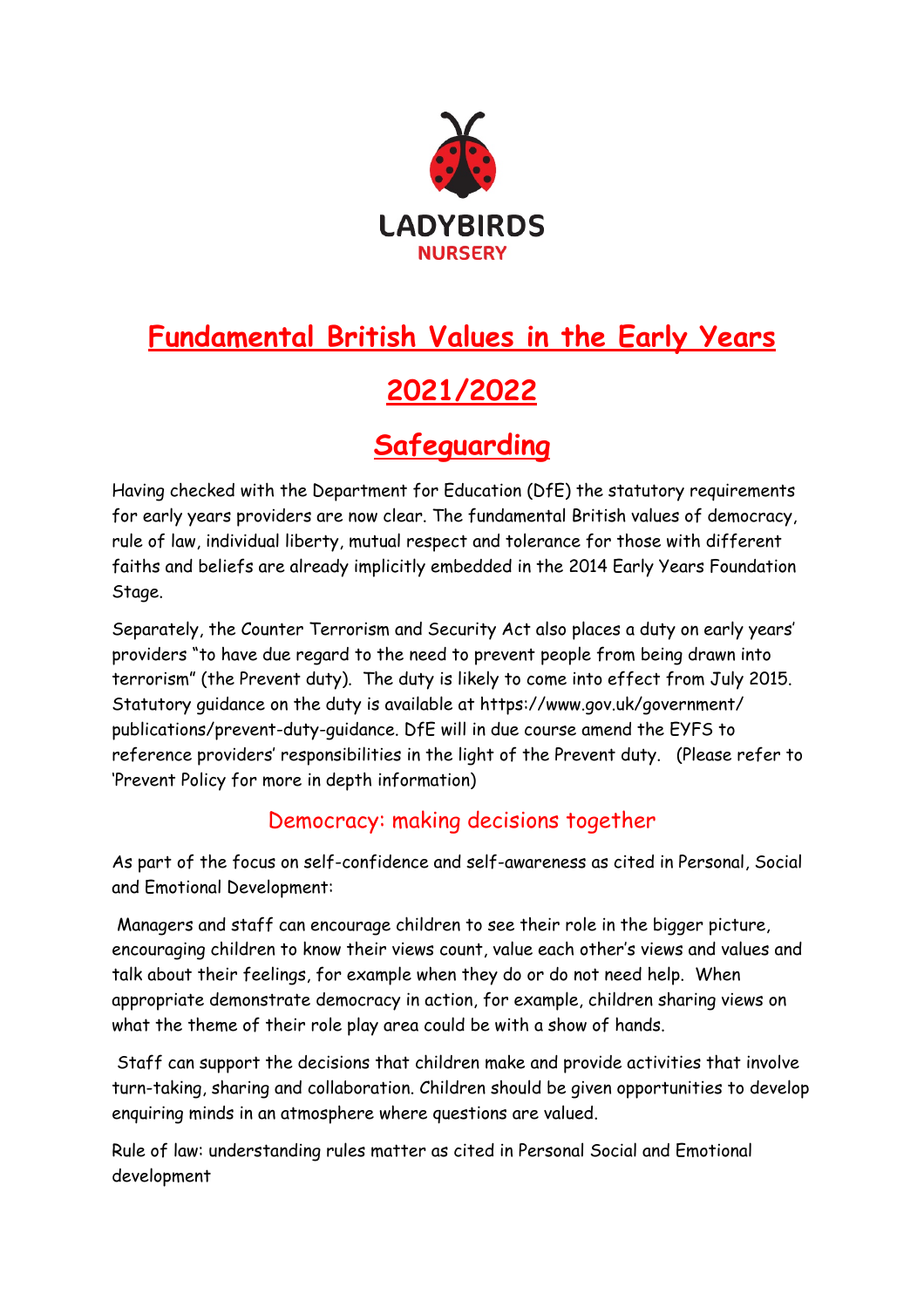As part of the focus on managing feelings and behaviour:

Staff can ensure that children understand their own and others' behaviour and its

consequences, and learn to distinguish right from wrong. · Staff can collaborate with children to create the rules and the codes of behaviour, for example, to agree the rules about tidying up and ensure that all children understand rules apply to everyone.

British Values are defined as the following:

- $\mathcal{L}_{\text{cross}}$  Democracy A culture built upon freedom where everyone is aware of their rights and responsibilities
- **CADYBIRDS** The rule of Law
- **CASPERGS** Individual Liberty
- **Mutual respect and tolerance of different faiths and beliefs**

### Individual Liberty: freedom for all

As part of the focus on self-confidence & self-awareness and people & communities as cited in Personal Social and Emotional development and Understanding the World:

 Children should develop a positive sense of themselves. Staff can provide opportunities for children to develop their self-knowledge, self-esteem and increase their confidence in their own abilities, for example through allowing children to take risks on an obstacle course, mixing colours, talking about their experiences and learning.

Staff should encourage a range of experiences that allow children to explore the language of feelings and responsibility, reflect on their differences and understand we are free to have different opinions, for example in a small group discuss what they feel about transferring into Reception Class.

Mutual respect and tolerance: treat others as you want to be treated

As part of the focus on people & communities, managing feelings & behaviour and making relationships as cited in Personal Social and Emotional development and Understanding the World:

 Managers and leaders should create an ethos of inclusivity and tolerance where views, faiths, cultures and races are valued and children are engaged with the wider community. · Children should acquire a tolerance and appreciation of and respect for their own and other cultures; know about similarities and differences between themselves and others and among families, faiths, communities, cultures and traditions and share and discuss practices, celebrations and experiences. Staff should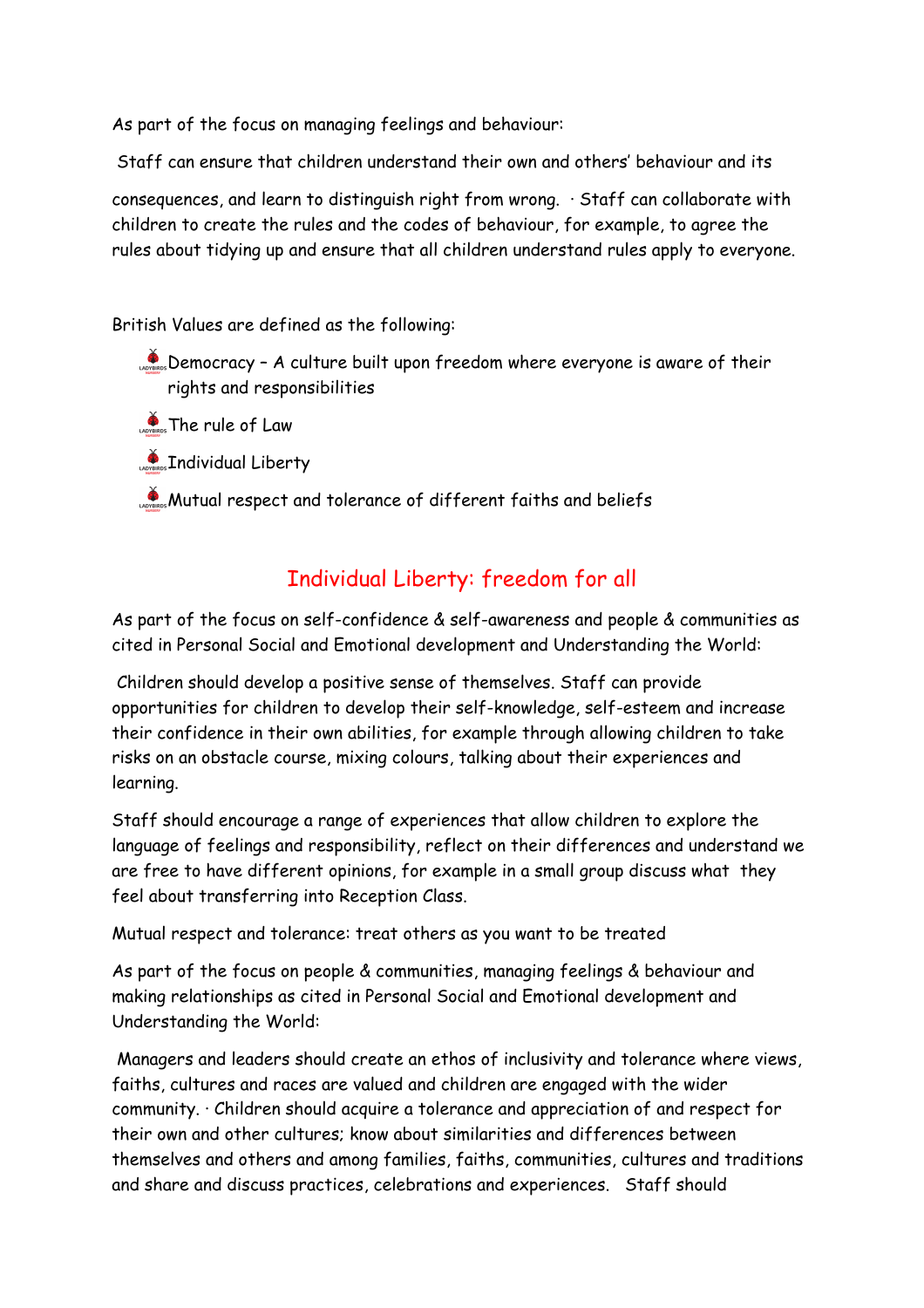encourage and explain the importance of tolerant behaviours such as sharing and respecting other's opinions. · Staff should promote diverse attitudes and challenge stereotypes, for example, sharing stories that reflect and value the diversity of children's experiences and providing resources and activities that challenge gender, cultural and racial stereotyping.

A minimum approach, for example having notices on the walls or multi-faith books on the shelves will fall short of 'actively promoting'.

#### What is not acceptable is:

 Actively promoting intolerance of other faiths, cultures and races, failure to challenge gender stereotypes and routinely segregate girls and boys, isolating children from their wider community. Failure to challenge behaviours (whether of staff, children or parents) that are not in line with the fundamental British values of democracy, rule of law, individual liberty, mutual respect and tolerance for those with different faiths and beliefs.

Issue Date January 2016 Review Date January 2017 Policy Reviewed and Update July 2016 Date to be Reviewed May 2017 Review Date May 2017 Date to be Reviewed May 2018 Date Reviewed May 2018 Date to be Reviewed May 2019 Date Reviewed April 2019 Date to be Reviewed June 2020 Date to be Reviewed June 2021 Date Reviewed December 2021 Date to be Reviewed December 2022 Date Reviewed